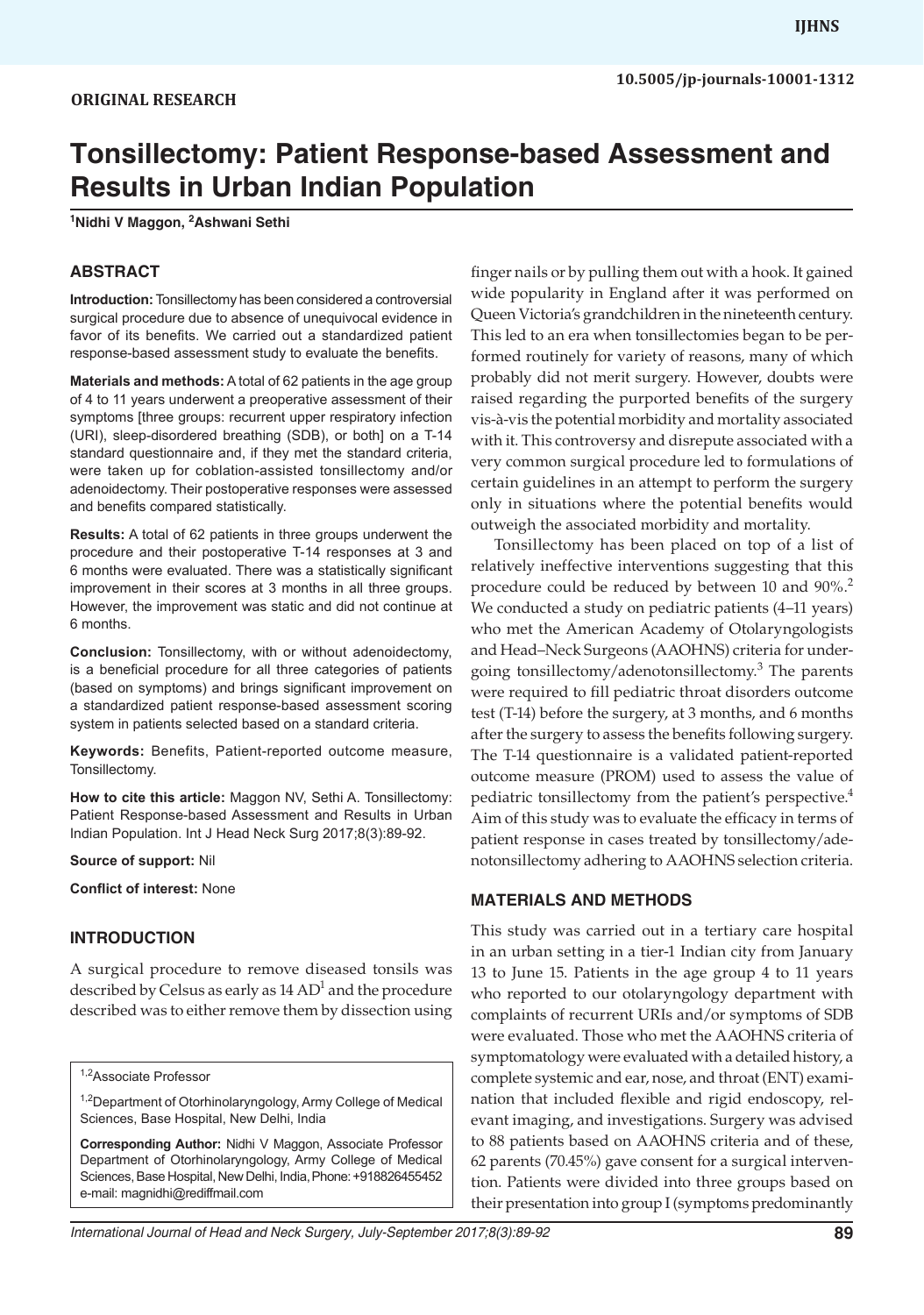recurrent URI), group II (symptoms predominantly SDB), and group III (symptoms of both). A standard coblationassisted tonsillectomy/adenotonsillectomy (hereafter called procedure) was performed under general anesthesia followed by 5 days of antibiotics.

### **Exclusion Criteria**

- Age less than 4 years
- History of bronchial asthma
- Otitis media with effusion
- Systemic morbidities like diabetes mellitus or obesity
- Hemoglobin < 10 gm%
- Absolute contraindication to general anesthesia

Of the 62 patients, 34 were boys and 28 were girls. Totally, 31 patients suffered from only recurrent URIs (group I), 18 suffered from SDB (group II), and 13 had features of both (group III). A total of 37 patients underwent adenotonsillectomy and 25 underwent tonsillectomy alone.

Parents were required to fill the PROM T-14 questionnaire preoperatively, at 3 months, and at 6 months after surgery.

## **RESULTS**

A total of 31 patients underwent the procedure for predominant URI symptoms and comprised group I. Their preoperative PROM scores averaged 30.13 (23–39) with a standard deviation (SD) of 3.45. These patients had significant reduction in their PROM scores 3 months after surgery with an average reduction of 25.29 on a paired t-test (p<0.0001). The reduction of scores at 6 months after surgery had an average of 26, which was not significantly different from 3-month scores (Table 1).

Totally, 18 patients underwent the procedure for predominantly SDB symptoms (group II). Their average preoperative PROM scores were 32.06 (SD 14.44). Postoperative scores at 3 months showed an average reduction of 28.11 (paired t-test; p < 0.0001), while average reduction at 6 months was 27.72. There was significant reduction in PROM scores at 3 months compared with preoperative scores. There was no statistical difference between average scores at 3 and 6 months (Table 2).

Totally, 13 patients underwent the procedure for symptoms caused by both recurrent URI and SDB and had preoperative average PROM score of 35.15 (SD 5.83). Their average reduction in PROM scores at 3 months was 31 (paired t-test;  $p < 0.0001$ ), while it was 30.85 at 6 months after the procedure (Table 3).

#### **DISCUSSION**

One of the commonest complaints with which pediatric patients presenting to an otolaryngologist is related to

| Table 1: Group I (URI) |              |                         |          |                |          |  |  |
|------------------------|--------------|-------------------------|----------|----------------|----------|--|--|
|                        |              | At 3                    |          | At $6$         |          |  |  |
| SI. no.                | Preoperative | months                  | Diff P-3 | months         | Diff P-6 |  |  |
| 1                      | 26           | 4                       | 22       | 4              | 22       |  |  |
| $\overline{c}$         | 30           | 5                       | 25       | 5              | 25       |  |  |
| 3                      | 27           | 5                       | 22       | 5              | 22       |  |  |
| 4                      | 34           | 6                       | 28       | 4              | 30       |  |  |
| 5                      | 28           | 5                       | 23       | 4              | 24       |  |  |
| 6                      | 29           | 5                       | 24       | 5              | 24       |  |  |
| 7                      | 31           | 7                       | 24       | 4              | 27       |  |  |
| 8                      | 29           | 6                       | 23       | 5              | 24       |  |  |
| 9                      | 31           | $\overline{\mathbf{4}}$ | 27       | 4              | 27       |  |  |
| 10                     | 23           | 5                       | 18       | 5              | 18       |  |  |
| 11                     | 30           | 5                       | 25       | 5              | 25       |  |  |
| 12                     | 33           | 5                       | 28       | 4              | 29       |  |  |
| 13                     | 31           | 4                       | 27       | 4              | 27       |  |  |
| 14                     | 32           | 5                       | 27       | 5              | 27       |  |  |
| 15                     | 26           | 6                       | 20       | $\overline{4}$ | 22       |  |  |
| 16                     | 30           | 5                       | 25       | 5              | 25       |  |  |
| 17                     | 29           | 4                       | 25       | 4              | 25       |  |  |
| 18                     | 31           | 7                       | 24       | 7              | 24       |  |  |
| 19                     | 36           | 5                       | 31       | 5              | 31       |  |  |
| 20                     | 31           | 3                       | 28       | 3              | 28       |  |  |
| 21                     | 29           | 4                       | 25       | 4              | 25       |  |  |
| 22                     | 33           | 5                       | 28       | 5              | 28       |  |  |
| 23                     | 28           | 4                       | 24       | $\overline{4}$ | 24       |  |  |
| 24                     | 30           | 3                       | 27       | 3              | 27       |  |  |
| 25                     | 24           | 5                       | 19       | 5              | 19       |  |  |
| 26                     | 30           | 7                       | 23       | 6              | 24       |  |  |
| 27                     | 29           | 5                       | 24       | 5              | 24       |  |  |
| 28                     | 27           | 4                       | 23       | $\overline{4}$ | 23       |  |  |
| 29                     | 37           | 3                       | 34       | 3              | 34       |  |  |
| 30                     | 31           | 4                       | 27       | 4              | 27       |  |  |
| 31                     | 39           | 5                       | 34       | 5              | 34       |  |  |
| Mean                   | 30.13        | 4.84                    | 25.29    | 4.48           | 26       |  |  |
| <b>SD</b>              | 3.45         | 1.07                    |          | 0.85           |          |  |  |

SD: Standard deviation

**Table 2:** Group II (SDB)

|                        |              | At 3   |          | At 6   |          |  |
|------------------------|--------------|--------|----------|--------|----------|--|
| SI. no.                | Preoperative | months | Diff P-3 | months | Diff P-6 |  |
| 1                      | 24           | 4      | 20       | 4      | 20       |  |
| 2                      | 34           | 2      | 32       | 4      | 30       |  |
| 3                      | 27           | 3      | 24       | 5      | 22       |  |
| 4                      | 31           | 4      | 27       | 5      | 26       |  |
| 5                      | 35           | 5      | 30       | 5      | 30       |  |
| 6                      | 34           | 7      | 27       | 4      | 30       |  |
| 7                      | 34           | 5      | 29       | 5      | 29       |  |
| 8                      | 30           | 3      | 27       | 3      | 27       |  |
| 9                      | 36           | 4      | 32       | 4      | 32       |  |
| 10                     | 31           | 4      | 27       | 4      | 27       |  |
| 11                     | 34           | 3      | 31       | 5      | 29       |  |
| 12                     | 29           | 4      | 25       | 5      | 24       |  |
| 13                     | 32           | 4      | 28       | 4      | 28       |  |
| 14                     | 33           | 3      | 30       | 5      | 28       |  |
| 15                     | 34           | 4      | 30       | 4      | 30       |  |
| 16                     | 36           | 3      | 33       | 3      | 33       |  |
| 17                     | 31           | 5      | 26       | 5      | 26       |  |
| 18                     | 32           | 4      | 28       | 4      | 28       |  |
| Mean                   | 32.06        | 3.94   | 28.11    | 4.33   | 27.72    |  |
| <b>SD</b>              | 14.44        | 1.11   |          | 0.69   |          |  |
| SD: Standard deviation |              |        |          |        |          |  |

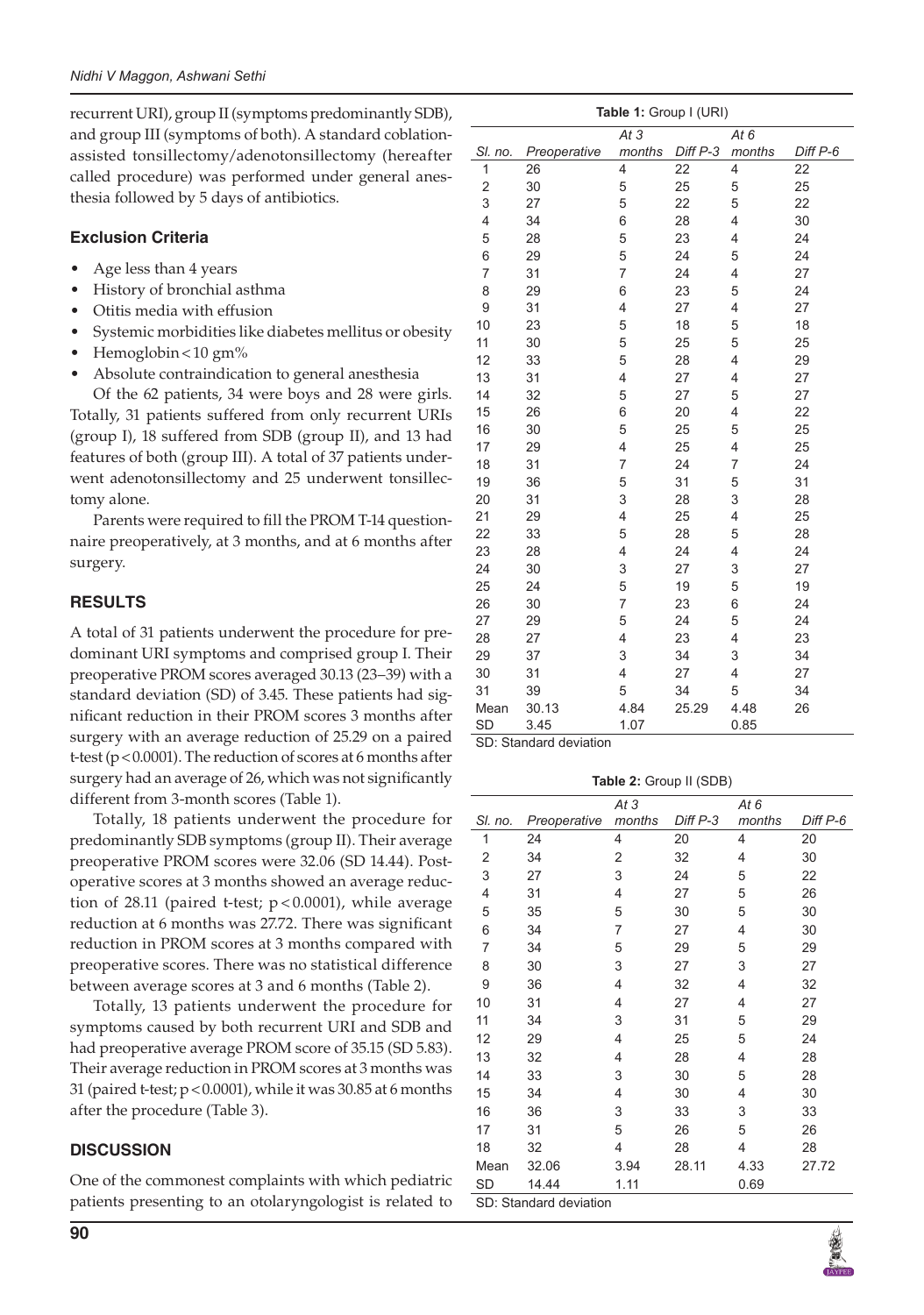| <b>Table 3:</b> Group III (combined/mixed) |              |                 |          |        |          |  |  |  |
|--------------------------------------------|--------------|-----------------|----------|--------|----------|--|--|--|
|                                            |              | At <sub>3</sub> |          | At 6   |          |  |  |  |
| SI, no.                                    | Preoperative | months          | Diff P-3 | months | Diff P-6 |  |  |  |
| 1                                          | 27           | 5               | 22       | 5      | 22       |  |  |  |
| 2                                          | 32           | 4               | 28       | 4      | 28       |  |  |  |
| 3                                          | 26           | 7               | 19       | 5      | 21       |  |  |  |
| 4                                          | 34           | 4               | 30       | 4      | 30       |  |  |  |
| 5                                          | 41           | 5               | 36       | 5      | 36       |  |  |  |
| 6                                          | 37           | 4               | 33       | 4      | 33       |  |  |  |
| 7                                          | 43           | 3               | 40       | 5      | 38       |  |  |  |
| 8                                          | 44           | 3               | 41       | 3      | 41       |  |  |  |
| 9                                          | 40           | 4               | 36       | 4      | 36       |  |  |  |
| 10                                         | 30           | 3               | 27       | 3      | 27       |  |  |  |
| 11                                         | 31           | 3               | 28       | 5      | 26       |  |  |  |
| 12                                         | 36           | 4               | 32       | 5      | 31       |  |  |  |
| 13                                         | 36           | 5               | 31       | 4      | 32       |  |  |  |
| Mean                                       | 35.15        | 4.15            | 31.00    | 4.31   | 30.85    |  |  |  |
| SD                                         | 5.83         | 1.14            |          | 0.75   |          |  |  |  |

SD: Standard deviation

the palatine tonsils and/or adenoids either in the form of recurrent or chronic infection, or their enlargement leading to SDB.<sup>5</sup> The treatment could be conservative or a surgical intervention depending on the severity and duration of symptoms. Tonsillectomy, with or without adenoidectomy, is an old surgical procedure and along with myringotomy is the most common procedure performed in children in the western countries.<sup>6</sup> The commonest indications are recurrent URI and SDB. For children with SDB due to adenotonsillar hypertrophy, an adenotonsillectomy has proven benefit, i.e., well documented. However, its benefit for recurrent URI lacks conclusive evidence.<sup>7</sup>

We conducted a prospective nonrandomized, noncontrolled interventional study at a tertiary care center to classify pediatric patients in the age group 4 to 11 years into three groups based on their predominant presenting symptoms and took them up for tonsillectomy/adenotonsillectomy. All 62 patients met the standard AAOHNS criteria and their presenting symptoms and degree of morbidity were measured objectively using a standard validated PROM T-14 score. The patients were again assessed at 3 and 6 months after surgery using PROM scores and an attempt was made to determine

- If improvement occurred in all groups
- Degree of improvement in various groups
- If different groups have different degree of improvement
- How long the improvement in scores continued

In group I (recurrent URI), preoperative PROM score ranged from 23 to 39 with a mean of 30.13 (SD 3.45). At 3 months following surgery, PROM scores reduced by a highly significant 25.29 and improved to an average 4.84 (p<0.0001), indicating a strong justification for doing the surgery in patients with recurrent URI as the presenting symptom. Konieczny et al, $^8$  in their study of 54 pediatric

*Tonsillectomy: Patient Response-based Assessment and Results*

patients, found similar results in that 21 of their patients underwent the surgery for recurrent tonsillitis and achieved a mean drop of 31.8 at 6 months after surgery. They reported a continued significant improvement in PROM scores from 3 to 6 months also. However, in our study, though there was a further reduction in scores at 6 months, the difference at 3 (4.84) and 6 months (4.48) was not statistically significant ( $p$ <0.05). Thus, these results indicate that there is a strong case for surgery in patients of recurrent tonsillitis/URI and it significantly improves their quality-of-life. A Cochrane review in 2009 carried out systematic review of available randomized and nonrandomized controlled trials and concluded that though there were serious limitations in most of the studies, surgery did give an additional, but small, reduction of sore throat episodes, URI-associated school absence, and URI.

In group II SDB, there were 18 patients and they had a mean preoperative PROM score of 32.06 (24–36, SD 14.44). Interestingly, this was significantly higher than the preoperative PROM score in group I, thereby indicating that children with obstructive sleep disorder due to adenotonsillar hypertrophy had more severe symptoms. The mean scores at 3 months were 3.94 and reduction in scores at 3 months was highly significant at 28.11 (20–32, SD 5.66). The mean scores at 6 months were surprisingly marginally higher at 4.33, but were not significantly different from 3-month scores.

In group III (combined mechanism), 13 patients had a mean pre-op PROM score of 35.15 (26–44, SD 5.83) that reduced to a mean postoperative score of 4.15 at 3 months showing significant reduction and a mean score of 4.31 at 6 months postoperative. Again, in all 13 cases, the improvement in symptoms was the maximum at 3 months and scores did not improve further at 6 months.

The URI is an extremely common condition and accounts for enormous numbers of school days lost from school. Though Indian data are not available, data from England estimate an annual 35 million school days loss on a much smaller population base.<sup>9</sup> Though the number of tonsillectomies done has reduced drastically over the last few decades, there is still a strong opinion against it for want of unequivocal evidence.<sup>10</sup> Konieczny et al<sup>8</sup> in their PROM-based study using a T-14 questionnaire reported a highly significant reduction in preoperative T-14 score compared with that at 3 and 6 months postoperatively. In their study, difference between the T-14 at 3 months and 6 months was also statistically significant, thus implying continuous improvement. In our study, the difference at 3 and 6 months postoperatively was insignificant and in fact showed a marginal deterioration.

In another landmark study, Hopkins et al $^4$  used T-14 questionnaire for the first time to outline it as a validation